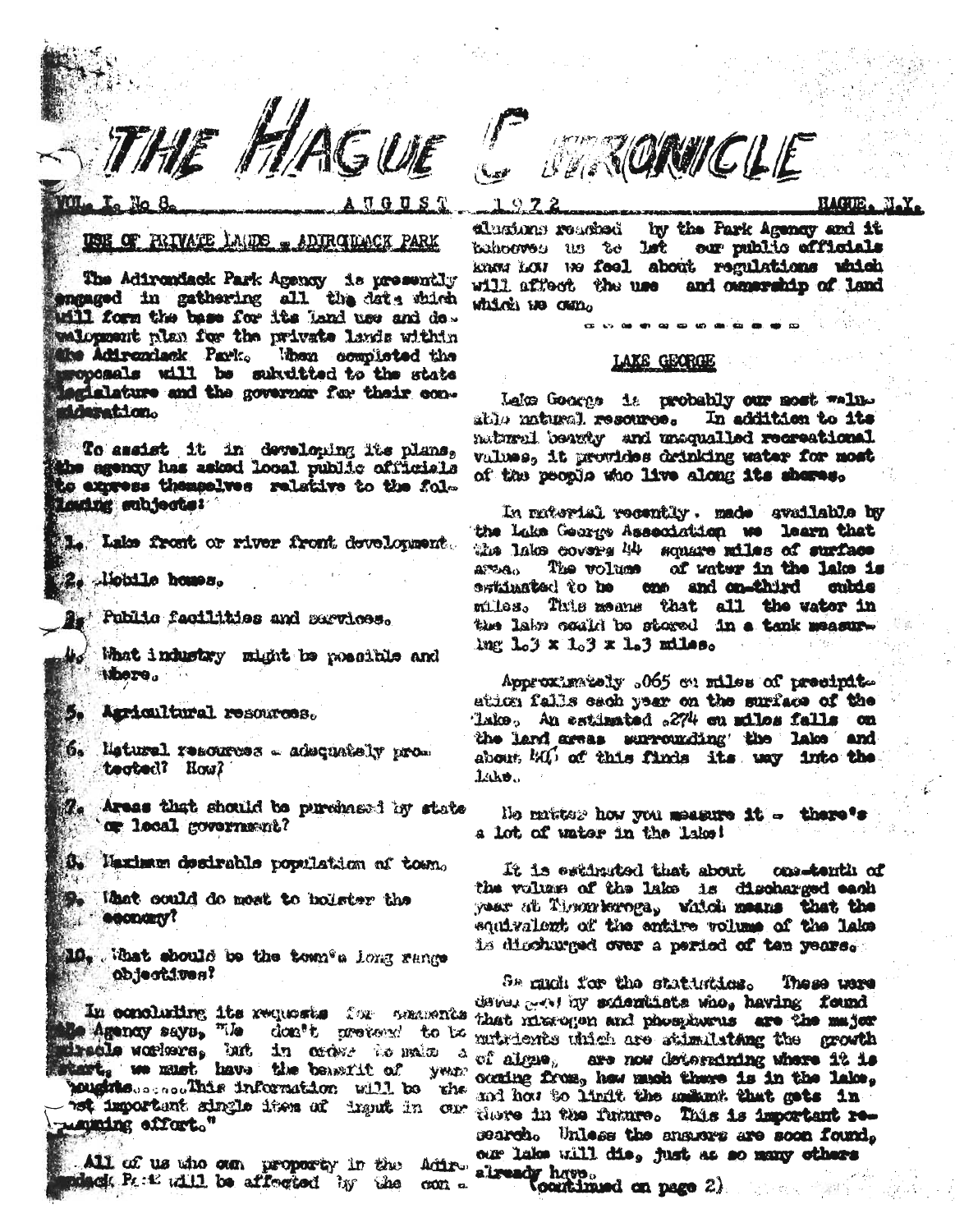<u>a dia saratra dalam makaisa hallilik lambat dia alam kaominina making</u> THE RAGE CHANGE to without and pub-14 shed monthly by Emil Seerup, Box 2504 Stings Brow Low Yest: 1287 ..  $\mathbf{R}$  is mailed free of charge to all residents **If the town of Hagus. It is supported** financially by civic marked **ditizens** and local civic organisations. llows i items and exxxmosments of general interest to the psople of Hages are sol-1xtod.

(combinued from page 1) The fallowing paragraph from a recent stanty is significant:

" "Of very recent concern has been the oc-<br>gurrence of an sparent "algal. blown" in the southern portion of Lake George, first observed during the weekend of Friday. Hay 19. 1972. Large musicars of Volvoxhave been identified in semples secured from the lako. Volmog is a gruon flagollated alga which forms colonies of up to  $100<sub>e</sub>000$  inde vidnal organisms in a hollew ball. The larmer colomies are up to a millimeter in sime and can be readily seen by the maked aymessaVolven; is notewists for its fishy ster. Reports during this indicated weekend are that there was a definite fishy odow in the waters of Leke George. Thus it may be that the combination of factors of ingroused rutrient jimout and the large spring remodif during lay, 1972 have pushed Lake George over the brink of boing a clear aligotrophic lake to a memotrophic lake of less desirable quality....The adjustion is exitical and a close examination of all inputs must be made "wandistaly. Thore da. then becomen the of formes vibring г₫ phospherus to the lake unidl steps are made supposed to antihit increase off equiper of the the lake."

## OLD AGE FAX DRESSFORCES

Socking 467 of the New York State Roal Property law provides for examptions from cartion of real property taxes for persons 65 years of age and over where the income of the caner or acuitinad income of the owners does not exceed \$3,000. or such ether sum betueen \$3,000. and \$6,000. as is pro-School Attorney. The state Bank of Albany wided by the local law, critinance, or reso-Intion autherising the exemption. Marren Tounty has adopted a resolution authorising an examption of 50, of the assessed value for persons 65 years of age and oner whose insome does not exceed \$5,000. a year. Towers this applies to the county partien

of the tex only and seemies to a reduction of enly about  $\mathcal{G}$  of the tax bill of qualified taxpayers.

The Town of Hagne has not seen fit to authoring tex examptions to the aged and while we'de not necessarily advocate that the town do so, we feel that the Town Board should set the matter 'for ... while hearing, as required under the law, and then take whatever nothen it deems is in the bast intorests of the town and its eitisens.

Should the town adopt the necessary rescolution, the last provides that the ansention can spply only to the taxes on the taxnayeye "Legal residence" which has been cocupied by the comers for at least 60 some secutive neaths prier to the filing of an application. Ine property must be used sone inalizies social security payments, salary, wages, interest (including nontanable interest on state and local bonds). dividends, ronts, capital gains, dischility payments, etc.

### SCHOOL BOARD MEETING

The regular meeting of the school beard was held on July 10 with all members present. Visitors in attendance included Mr. Peter Chmosry whose term as beard musicar ended on June 30.

An organizational masting of the board had been hald en July 5 at which time Robeat Demne was elected president to succeed live linked who had served as president con-Hartin Fitzgerald tümmudy sines 1967. was elected vico-president. Other officers who will serve during the current year are: liss Lela Foote, Clark; lire. Many Semiptuse, Treasurer; livs, Jean Mellee, Tax, Colleators and Raymond Telling. Anditor.

User appointments were as follows Dr. Jeans Ealsh, School Physician; Mrs. Euth Robitines Consus Thiese; Mrs. **Hanchard** murse and attendance officers Dr. G.P. Cook School Dantist: and Dominick Viscardi. ett Timonderoga and the Glens Falls Hational Renk at Dalton Lamling were selected as depositerias and the Times of Ti and the **the** Glans Falls Post Star ware named the office ial nouspapers.

The homes in avenue

www.t.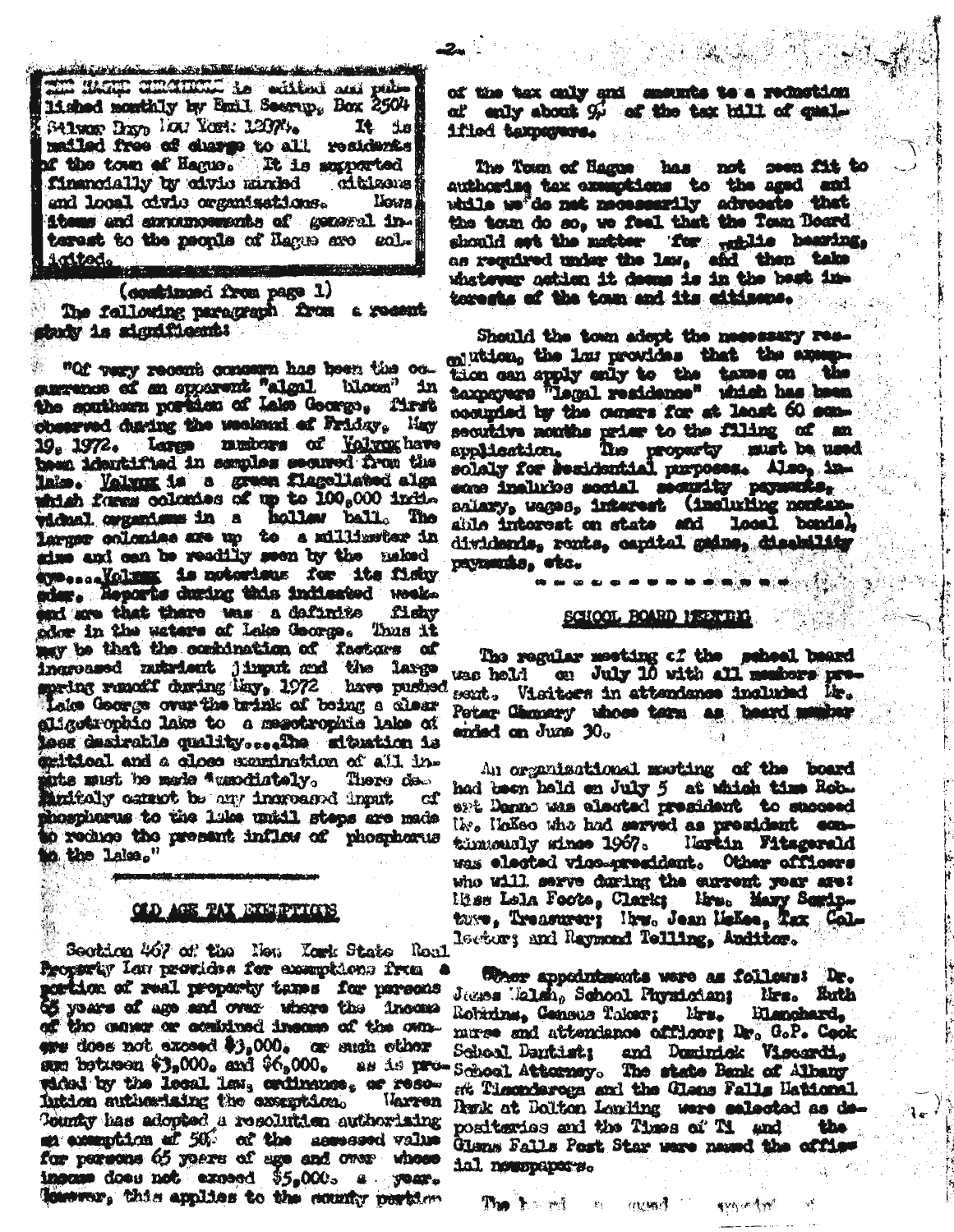ding, am su limenilay as part-sime sudmine

The president announced the appointment. of members of the board to standing complethes as follows with the first named to act an diadram. TA RE

Buildings and Grounds . Fitswareld & May

Personnel - Brasing and Hokee

Transpertation - Hay & Heles

Comop and Cafeterin - lickee & Frazier

Themeanse - Fitzgerald and Frasier

Mr. Fitsgerald was appointed rouresen. hetive to the County School Board Asseciation with peer to cash the Hagne vote.

Hr. Holloe refurred to various **1tours** ahinh require attention and was advised as to their studius, as follows: repairs to roof - swaiting an estimate of **gost:** dresped accoustical coiling in open classes moms - contract let and work to be undertaken shortly? two shower stalls - author-Masd but no action has yet been taken. Hr.

cles also directed the board's sttention to he flampole which is badly in need of maint. This was refugned to the building and grounds constitues. He also inquired as the proposed carpeting of the first grade classroom. No action has been taken pendingsettlement of disnate with contractor Mino furnished carpeting for cosm-classroom.

As to the status of controversy with sontractors relative to unfurished contract itung, the president stated that all plumb. dug work has been completed and aggenerad by the board. Still in dispute is the matthe of the gra floor and responsibility for aw demage to parts of the building.

The surprise of the evening was the mensurer's report which revealed a balance of \$73,170.95 at the close of the last of the last the \$45,000, balance which was anticipated Mann the 1972-73 budget was presented to the voters in May.

The members of the board expressed con-- idenciale surprise at the size of the ball -"show to be carried over but after consider a ahle study and many questions, the report.

naszant, Marmafiara, Mych Miero schoolly 1. an unaxpected windfall of \$28,170.95 in the school treasury.

THE R. P. LEWIS CO., LANSING MICH.

È

A prepasal was made that \$20,000, be set aside into a contingency fund but when it was suggested that this could not luafully he done without a referendum, the properal uns tentatively shelved. It was suggested that the balance in axoses of that sheen in the budget could be used only to reduce texes. If this were dene, the securit to be reduced by texes would be \$200,603. shout \$15,000. less than the amount raised b, twoes last year. This would bring our rate down to shout \$30. per thousand as compared with \$32.57, the rate last year.

No final decision was reached by the board. The question was to be referred to The the school attorney fer an opinion. scheel tex bill which will be sub in Aug. ustshould toll the story.  $-10^{11}$  and  $-10^{11}$ 

# TOM BOARD HEAVITH T

**SORAHARDS** 

The regular meeting of the team board sent except Charles F. Fitzgerald.

lir. Tod Woods who had communeed his diddes as town policemen on June 29 submitted his resignation the fellowing week, No reason was given. The beard accepted the resignation and appeinted the two assisstantie, Terry Gellant and Calvin Grees, to will share equally in the salary approximate ated for the team policeman.

By resolution substited by the supervissor and approved by the board the duties of the team constable were extended to include "erdinance enforcement". As part of the ble was increased by \$200. per year plus mileague Mhare vialations of the town ondinances are brought to the attention of the constable it will be his duty to bring a complisint before one of the town justions.

Also by resolution introduced by the supervisor and approved by the board, the ponition of "Sanitary Inspector" was areated "to enforce local sanitation crdinanses and to comply with searce disposal aystems requirements as published by the Meu Yerk State Department of Health". The